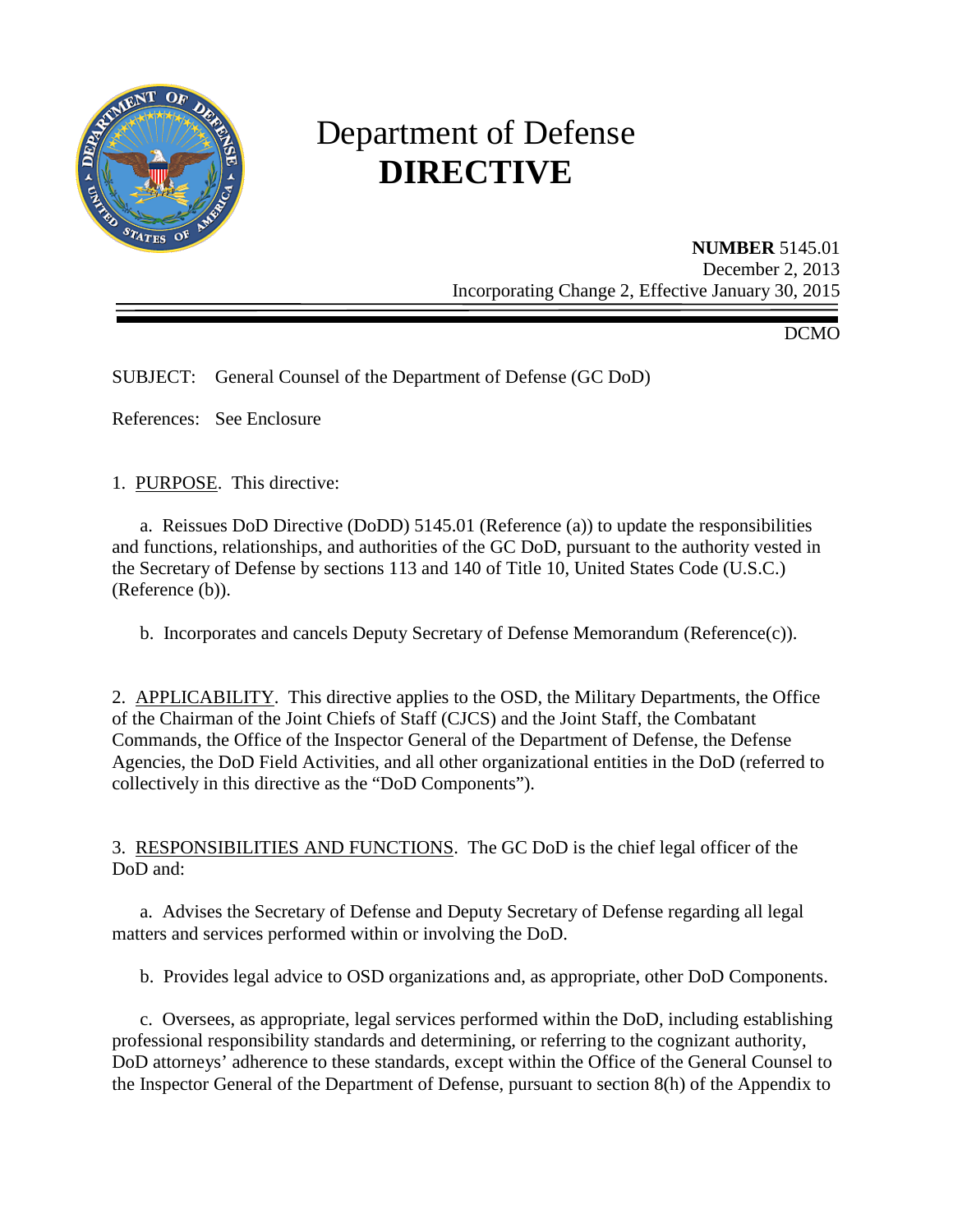Title 5, U.S.C., also known as "The Inspector General Act of 1978, as amended" (Reference (d)).

 d. Coordinates with DoD Components on appeals from denials of requests under section 552 of Reference (d), also known as "The Freedom of Information Act, as amended" as appropriate, in accordance with DoDD 5400.07 (Reference (e)).

 e. Establishes policy for and oversees the Standards of Conduct Program within the DoD, in accordance with DoDD 5500.07 (Reference (f)), to include providing guidance on, and coordination of, significant legal ethics issues and, as necessary, conducting program reviews of ethics programs within the DoD to ensure consistency.

 f. Serves as the Designated Agency Ethics Official (DAEO) for OSD and all DoD organizations that are not defined as separate agencies in part 3601 of Title 5, Code of Federal Regulations (Reference (g)), in accordance with DoD 5500.07-R (Reference (h)), and designates an alternate DAEO and Deputy DAEOs, as appropriate.

 g. Advises on the conflict of interest statutes, federal standards of conduct and financial disclosure reporting obligations of OSD and other DoD Component personnel, as appropriate.

 h. Provides legal advice on legislative proposals; coordinates on Congressional requests for views on legislation; provides legislative drafting services; and coordinates, drafts, and approves all Departmental and interagency actions concerning Executive orders (E.Os.) and Presidential Proclamations.

 i. Provides for the coordination of significant legal issues before the Department of Justice, including litigation involving the DoD and other matters in which the DoD has an interest.

 j. Establishes DoD policy on general legal issues, determines the DoD position on specific legal problems, and resolves disagreements within the DoD on such matters.

 k. Performs functions relating to the DoD security program, including oversight of DoD personnel security programs, in accordance with DoD Instruction (DoDI) 5145.03 and DoDD 5205.07 (References (i) and (j)), as the Secretary of Defense or Deputy Secretary of Defense may assign.

 l. As lead counsel for the DoD in all international negotiations conducted by the DoD Components:

(1) Coordinates on all proposed international agreements prior to:

- (a) Their submission to prospective parties.
- (b) The initiation of negotiations.
- (c) Conclusion of proposed international agreements.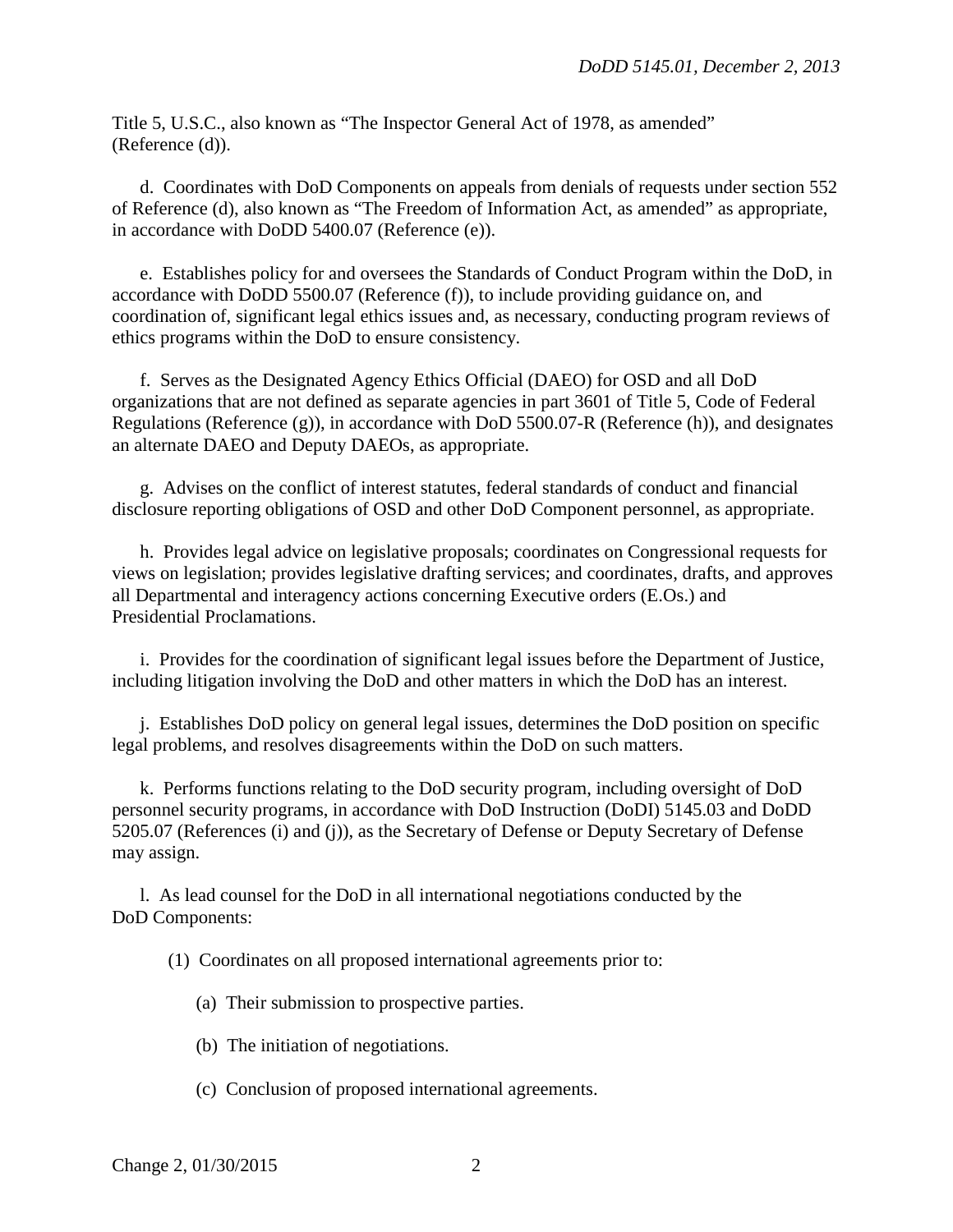(2) Oversees legal reviews performed by the DoD Components with respect to the negotiation and conclusion of international agreements, in accordance with DoDD 5530.3 (Reference (k)).

 m. Maintains the central repository for all international agreements coordinated, negotiated, or concluded by DoD personnel.

n. Provides guidance on, and coordination of, significant legal issues in:

 (1) International law, including those presented by military operations requiring the approval of the Secretary of Defense.

 (2) The DoD Law of War Program, in accordance with DoDD 2311.01E (Reference (l)).

 (3) The review of the legality of weapons, in accordance with DoDD 5000.01 (Reference (m)), including:

(a) Non-lethal weapons, in accordance with DoDD 3000.03E (Reference (n)).

(b) Autonomy in weapon systems, in accordance with DoDD 3000.09 (Reference (o)).

(c) The review of the legality of cyber capabilities, in accordance with Reference (l).

 (4) DoD activities in the United States, including those presented by military operations in support of other federal departments and agencies.

 o. Analyzes the legal impact on the DoD of mergers and acquisitions involving major defense suppliers and:

 (1) Coordinates contacts between DoD personnel and the government agency responsible for the antitrust aspects of such mergers and acquisitions, in accordance with DoDD 5000.62 (Reference (p)).

 (2) Reviews other agreements between competitors or potential competitors involving major defense suppliers that may have an adverse impact on competition.

 (3) Coordinates contacts between DoD personnel and the government agency responsible for the antitrust aspects related to arrangements and agreements between competitors or potential competitors, in accordance with Reference (p).

 p. Determines whether legislation proposed by the DoD or any DoD Component has federalism implications or imposes unfunded mandates.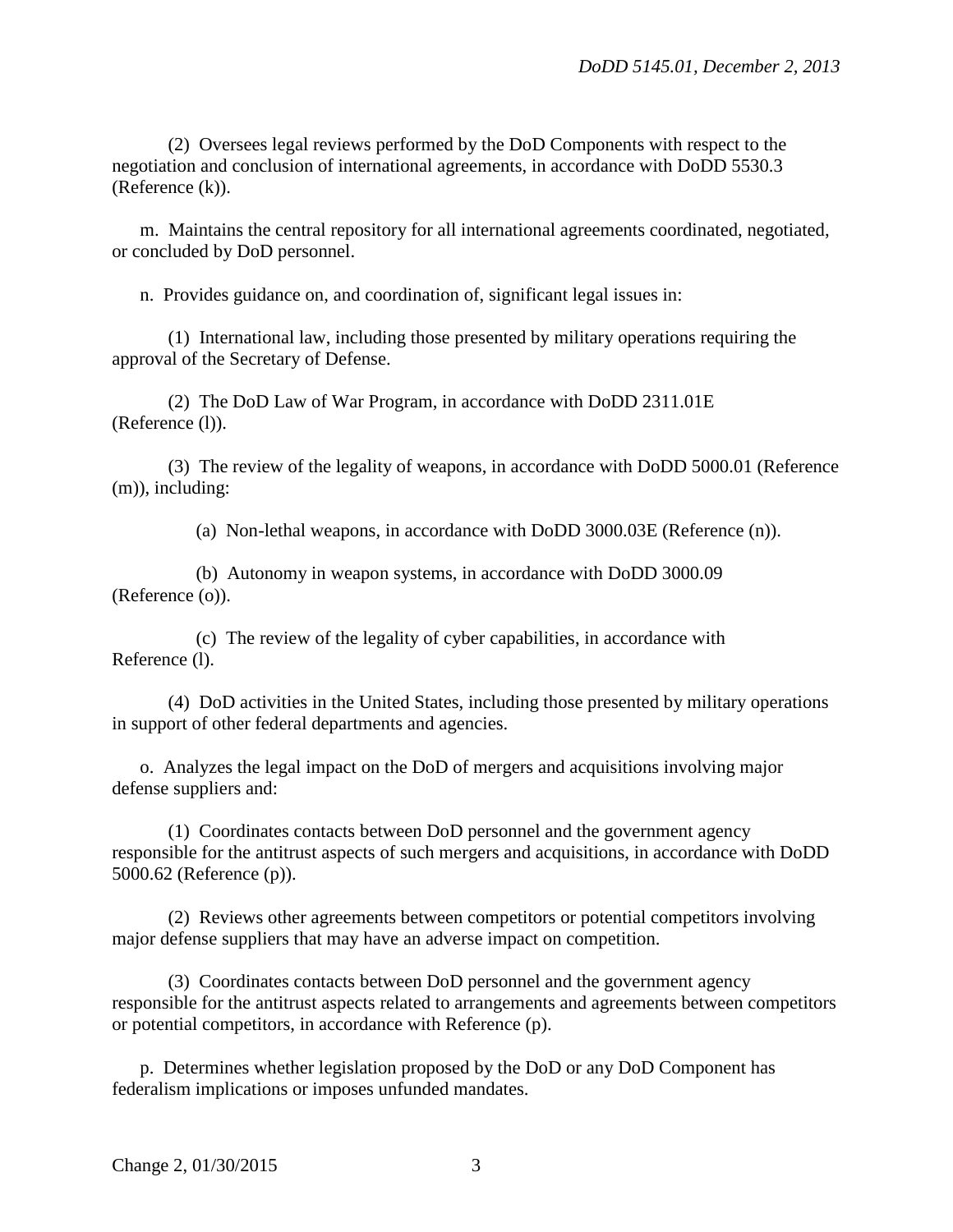q. Advises the Secretary of Defense and, as appropriate, other senior government officials on all military justice matters requiring the attention of the Secretary of Defense. Oversees the annual review of the Manual for Courts-Martial, United States (Reference (q)) by the Joint Service Committee on Military Justice, in accordance with DoDD 5500.17 (Reference (r)).

 r. Provides overall legal guidance on matters concerning the Office of Special Counsel, in accordance with DoDD 5500.19 (Reference (s)).

s. Provides overall legal guidance on DoD implementing policies related to partisan political activities of DoD personnel, pursuant to the Memorandum of President of the United States (Reference (t)).

 t. Coordinates on execute orders, deployment orders, and other authorizations for the deployment or employment of resources or capabilities requiring the approval of the Secretary of Defense.

 u. Serves, in accordance with DoDI 5105.04 (Reference (u)), as the DoD sponsor for advisory committees as determined by the Secretary of Defense, the Deputy Secretary of Defense, or the Director of Administration and Management.

 v. Designs and manages Office of the GC DoD policies and programs to improve performance standards, economy, and efficiency, and ensures that all Offices of General Counsel in the Defense Agencies and DoD Field Activities attend to the requirements of their organizational clients, both internal and external to the DoD.

 w. Establishes policy and prescribes procedures for the release of official information in litigation and for the presentation of witness testimony by DoD personnel during litigation, pursuant to United States ex rel. Touhy v. Ragen, 340 U.S. 462 (1951) (Reference (v)).

 x. Accepts service of process for the DoD and the Secretary of Defense and establishes procedures for handling service of process throughout the DoD.

 y. Performs such other duties as the Secretary of Defense or Deputy Secretary of Defense may prescribe.

#### 4. RELATIONSHIPS

a. In performing assigned responsibilities and functions, the GC DoD:

(1) Reports directly to the Secretary of Defense.

 (2) Serves as the Director, Defense Legal Services Agency (DLSA), in accordance with DoDD 5145.04 (Reference (w)).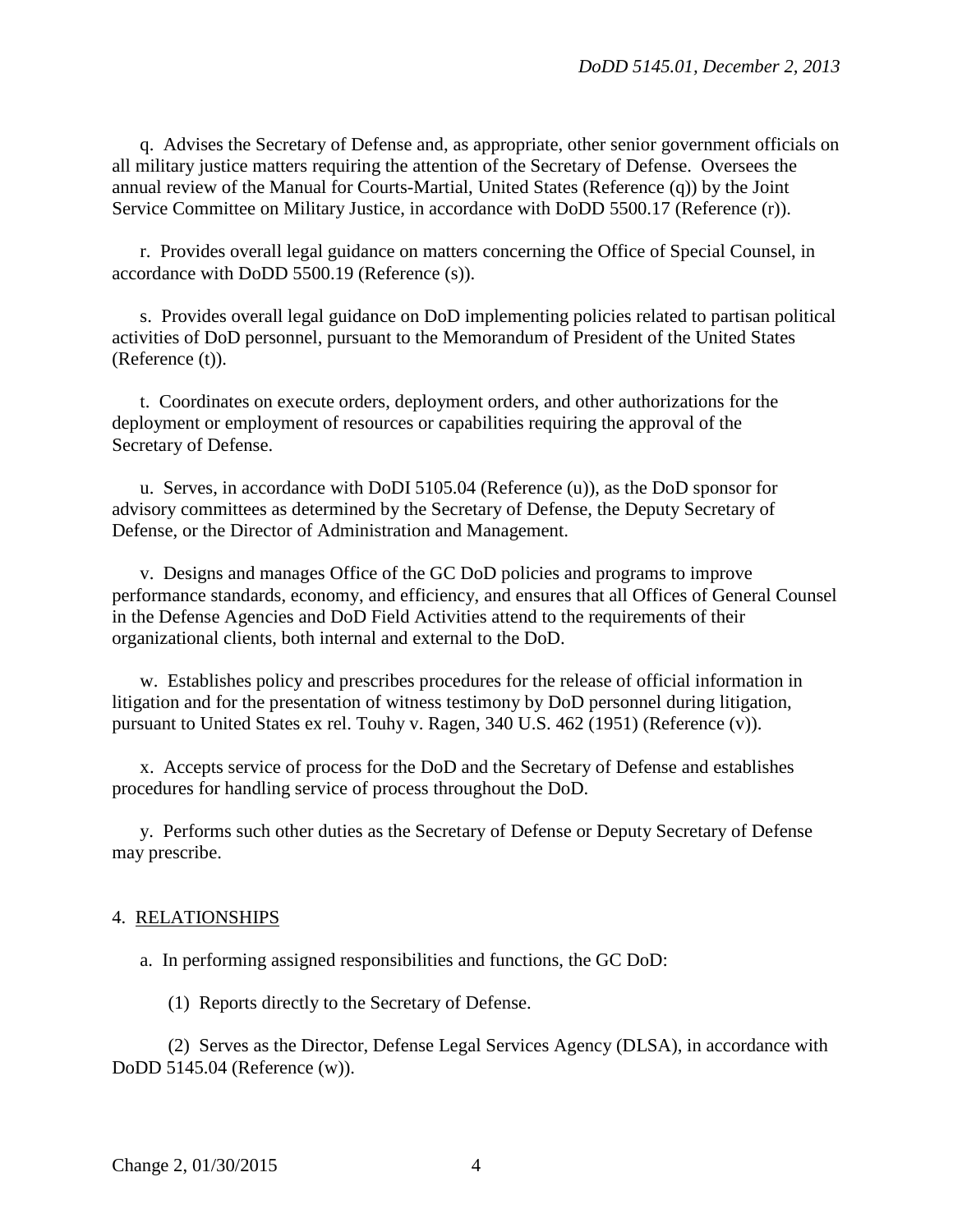(3) Exercises authority, direction, and control over:

(a) The DLSA.

(b) Such subordinate officials and organizations as may be assigned.

 (4) Serves as the representative of the Secretary of Defense to the Department of Justice on all appropriate matters.

 (5) Coordinates actions and exchanges information with other OSD officials, the DoD Component heads, and officials of federal agencies having collateral or related responsibilities and functions.

 (6) Uses existing systems, facilities, and services of the DoD or other federal agencies, when possible, to avoid duplication and to achieve maximum efficiency and economy.

 b. The other OSD Principal Staff Assistants (PSAs) and the DoD Component heads will coordinate with the GC DoD on matters under their purview related to the authorities, responsibilities, and functions assigned in this directive.

5. AUTHORITIES. Pursuant to the authority vested in the Secretary of Defense, subject to his or her authority, direction, and control, and in accordance with DoD policies and issuances, the GC DoD is hereby delegated authority to exercise, within assigned responsibilities and functional areas, all authority of the Secretary of Defense derived from statute, E.O., or interagency agreement, except where specifically limited by statute or E.O. to the Secretary of Defense, and is hereby delegated authority to:

a. Establish*,* in DoDIs and directive-type memorandums (DTMs), DoD policy within the authorities and responsibilities assigned herein, including authority to identify collateral responsibilities of other OSD PSAs and the DoD Component heads in accordance with DoDI 5025.01 (Reference  $(x)$ ). This authority will not be redelegated. Such issuances will be fully coordinated. Further, in areas of assigned responsibilities and functions, the GC DoD has authority to approve and sign other DoDIs, DoD manuals, and DTMs, in accordance with Reference (x), that implement policy approved by the Secretary of Defense or Deputy Secretary of Defense. Assignment of responsibilities in DoD issuances to the Military Departments must be to the Secretaries of those Departments. Assignment of responsibilities in DoD issuances to the Combatant Commanders must be coordinated with the CJCS.

 b. Obtain reports and information, in accordance with DoDI 8910.01 (Reference (y)), as necessary, to carry out assigned responsibilities and functions.

 c. Communicate directly with the DoD Component heads, as necessary, to carry out assigned responsibilities and functions, including the transmission of requests for advice and assistance. Communications to the Military Departments must be transmitted through the Secretaries of the Military Departments, or as otherwise provided in law or directed by the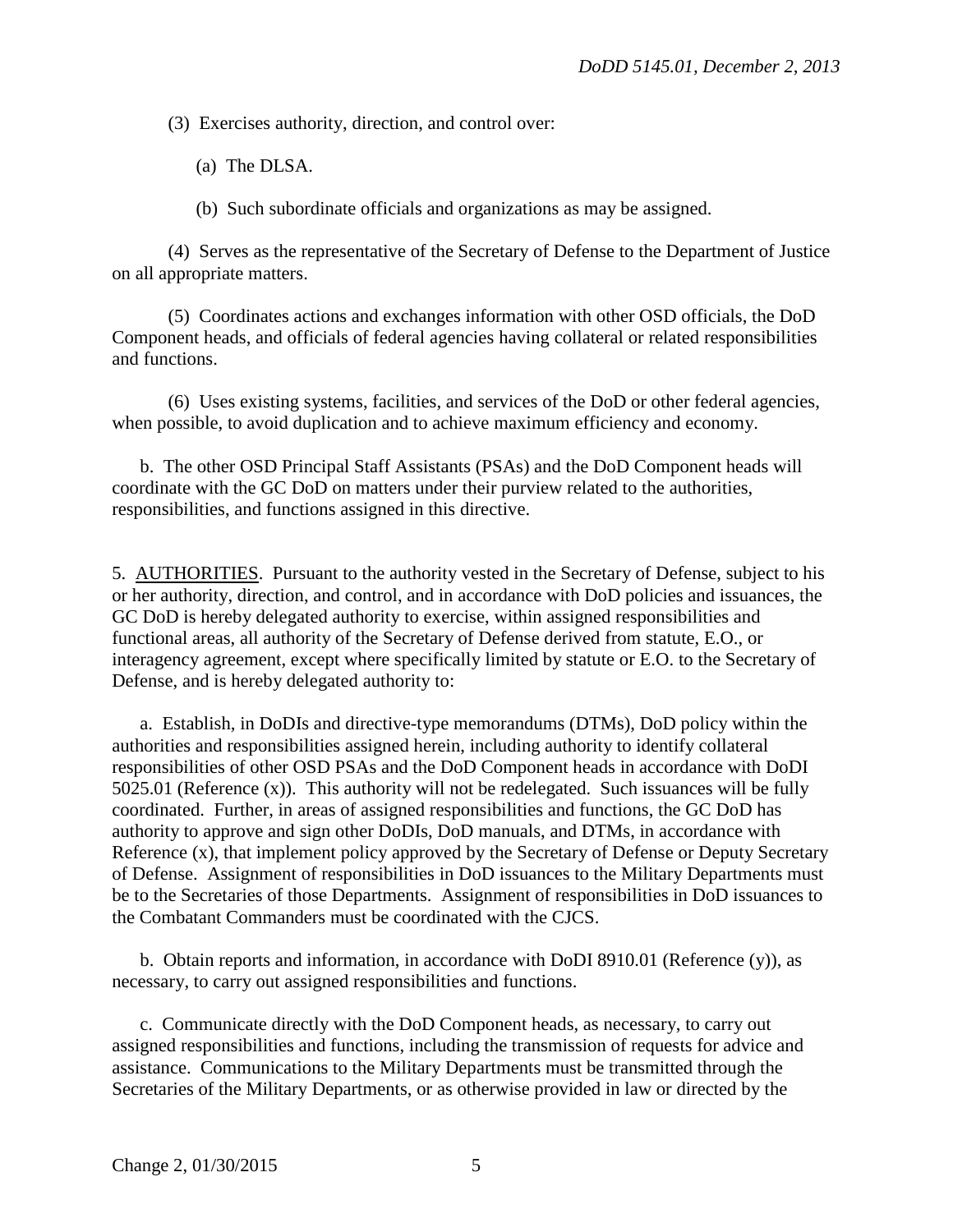Secretary of Defense in other DoD issuances. Communications to the Combatant Commanders must be in accordance with paragraph 4b(3)(c) above the signature line of DoDD 5100.01 (Reference (z)).

 d. Communicate with other government officials, members of the public, and representatives of foreign governments, as appropriate, to carry out assigned responsibilities and functions. Communications with representatives of the Legislative Branch must be conducted through the Office of the Assistant Secretary of Defense for Legislative Affairs, except for communications with the Defense Appropriations Committees, which must be coordinated through the Office of the Under Secretary of Defense (Comptroller)/Chief Financial Officer, Department of Defense.

 e. Grant or deny applications for waiver of indebtedness arising from the erroneous payment of pay (including salary) and allowances (including travel and transportation allowances), pursuant to section 2774(a)(1) of Reference (b), section 5584(a)(1) of Reference (c), and section 716(a)(1) of Title 32, U.S.C. (Reference (aa)).

f. Issue advance decisions, pursuant to section 3529 of Title 31, U.S.C. (Reference (ab)).

g. Exercise the authority of the Secretary of Defense to adjudicate, settle, assign duties for handling, or otherwise resolve claims, or other matters incident to such claims, against or involving the United States or the DoD arising under:

(l) Sections 1089(f), 2575, 2771, 4712, and 9712 of Reference (b).

- (2) Chapter 163 of Reference (b).
- (3) Section 420 of Title 24, U.S.C. (Reference (ac)).
- (4) Sections 1346(b), 2671-2680 of Title 28, U.S.C. (Reference (ad)).

(5) Sections 3701, 3702, 3711, and 3721 of Reference (ab).

(6) Sections 714 and 715 of Reference (aa).

(7) Sections 2651-2653 of Title 42, U.S.C. (Reference (ae)).

 (8) North Atlantic Treaty Organization Status of Forces Agreement (SOFA) (4 United States Treaty 1972, Treaties and Other International Acts Series 2846) (Reference (af)) and similar SOFAs.

 h. Serve as the DoD Dispute Resolution Specialist, pursuant to section 571 of Reference (c) note and Public Law (PL) 101-552 (Reference (ag)), as amended.

 i. Oversee and manage the DoD alternative dispute resolution program, pursuant to PL 104- 320 (Reference (ah)), as amended.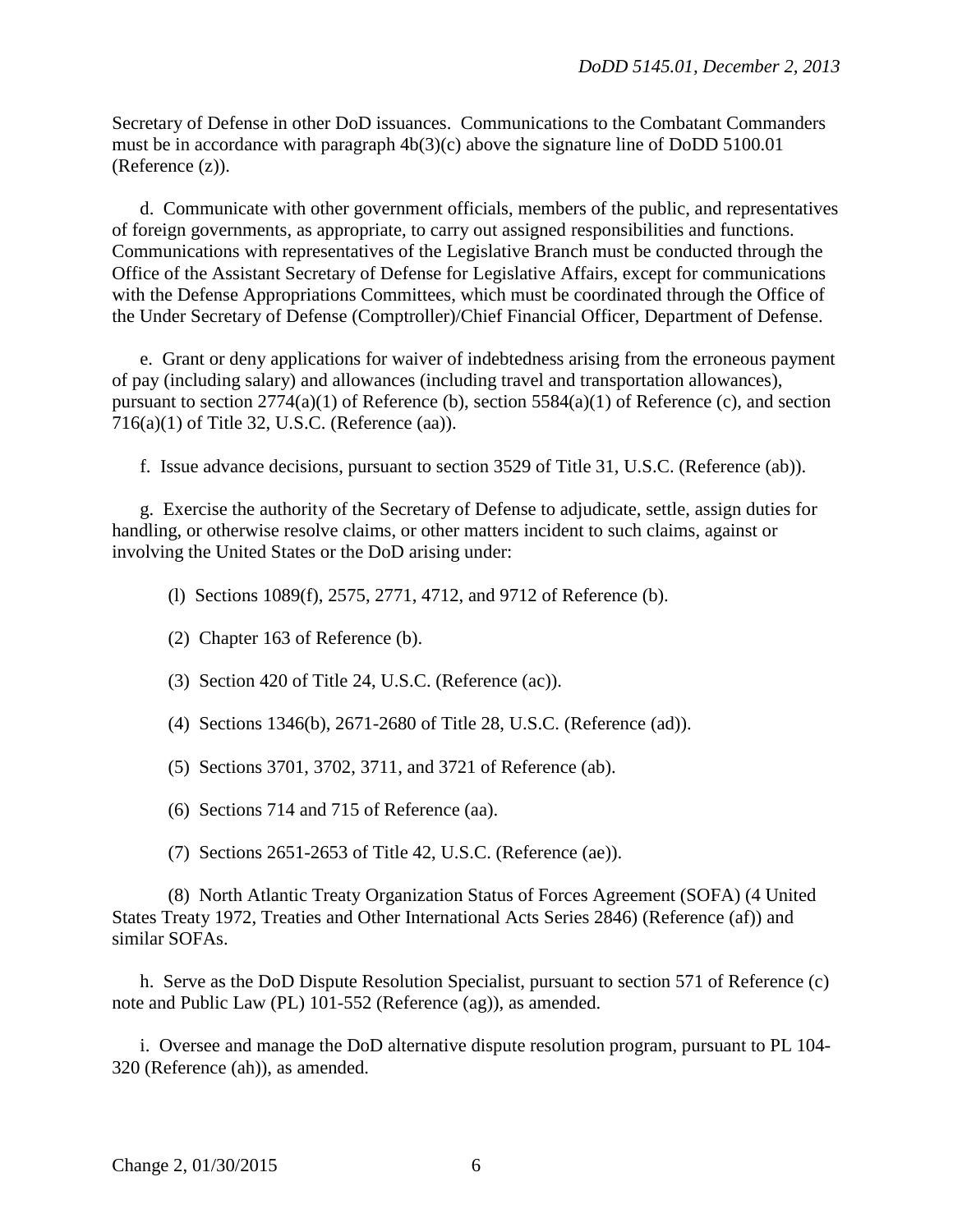j. Exclude any DoD employee or group of DoD employees in OSD from any or all of the reporting requirements of the confidential financial disclosure reporting system, pursuant to section 2634.905 of Reference (g).

 k. Provide advance decisions, pursuant to section 484 of Title 37, U.S.C. (Reference (ai)), that the Secretary of Defense is authorized to make.

 l. Exercise authorities of the Secretary of Defense under applicable law with respect to the establishment of qualifications for DoD civilian attorneys.

 m. Establish DoD policy and assign responsibilities regarding the use of copyrighted sound and video recordings within the DoD.

 n. Exercise authorities of the Secretary of Defense and assign responsibilities under sections 181, 182, and 184 of Title 35, U.S.C. (Reference (aj)) concerning certain inventions and patents.

 o. Exercise authorities and responsibilities vested in the Secretary of Defense under section 330 of PL 102-484 (Reference (ak)), as amended. These authorities and responsibilities may be redelegated in writing to a level not below that of Deputy GC DoD, except the authority to acknowledge receipt of a claim, which may be delegated to any attorney in the Office of the GC DoD.

 p. Administer oaths of office to personnel within the DoD, including, without limitation, the authority to administer oaths, pursuant to section 2903 of Reference (d). This authority may be redelegated only:

(1) On a case-by-case basis.

(2) With Secretary of Defense or Deputy Secretary of Defense approval.

 q. In response to a litigation request or demand, and after any required coordination with the Department of Justice, determine whether the DoD may release official information and whether DoD personnel may be interviewed, contacted, or used as fact or expert witnesses concerning official information.

r. Accept service of process for the DoD and the Secretary of Defense.

 s. The GC DoD may redelegate these authorities, as appropriate and in writing, except as otherwise specifically indicated or as otherwise provided by law or regulation.

6. RELEASABILITY. **Cleared for public release.** This directive is available on the Internet from the DoD Issuances Website at http://www.dtic.mil/whs/directives.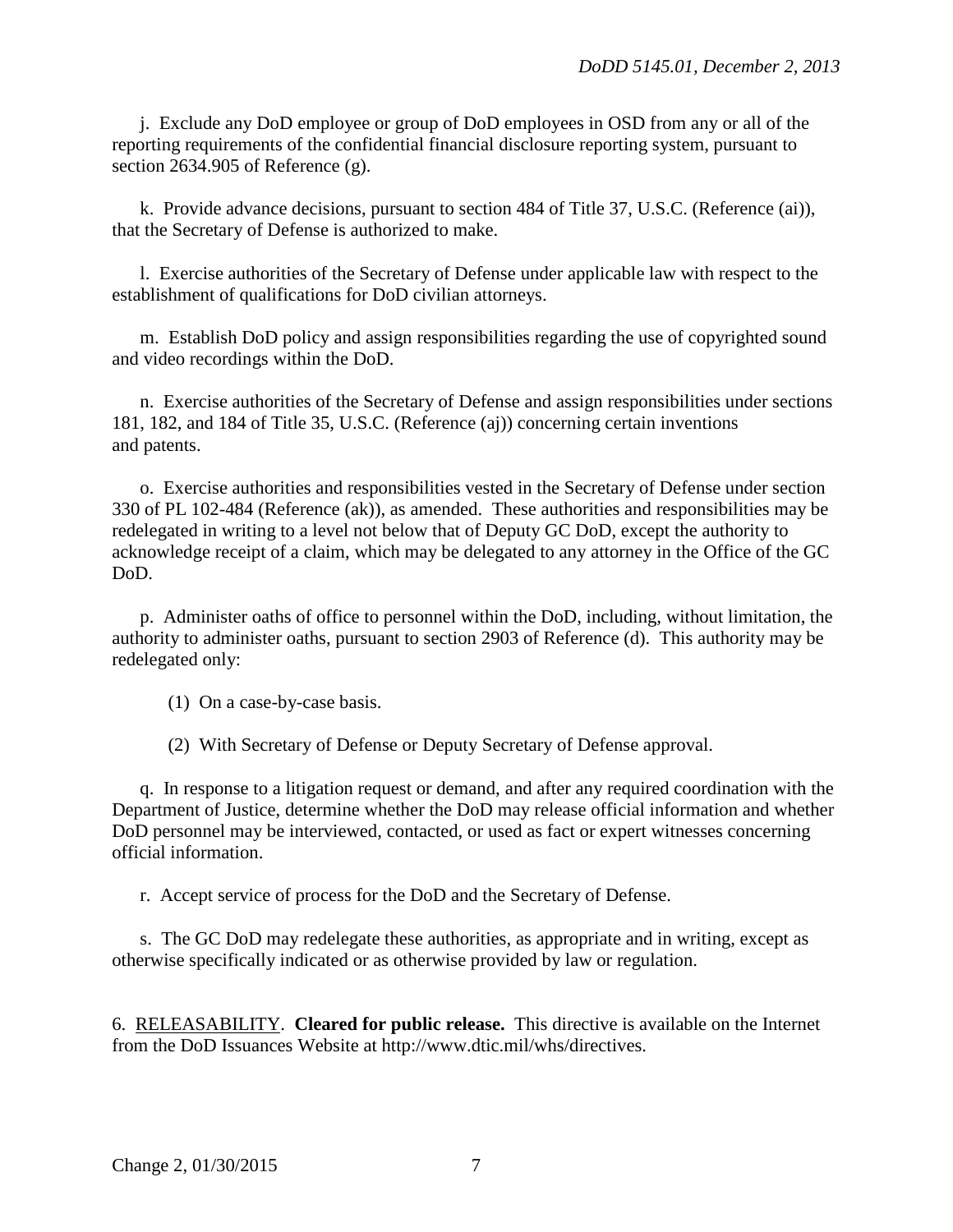7. SUMMARY OF CHANGE 2. The changes to this issuance are administrative and update references.

8. EFFECTIVE DATE. This directive is effective December 5, 2013.

Center

Ashton B. Carter Deputy Secretary of Defense

Enclosure References Glossary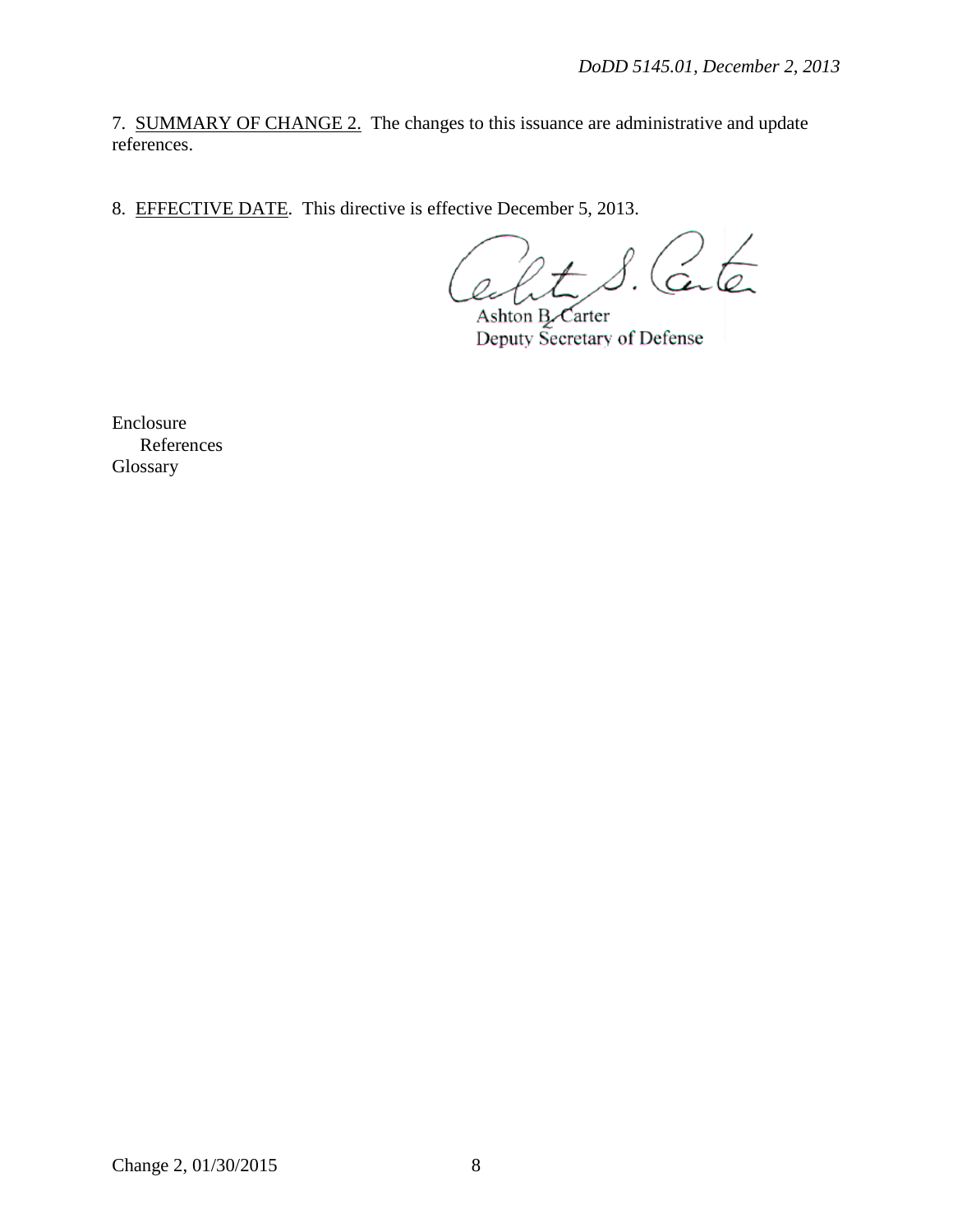## ENCLOSURE

#### REFERENCES

- (a) DoD Directive 5145.01, "General Counsel of the Department of Defense," May 2, 2001, as amended (hereby cancelled)
- (b) Title 10, United States Code
- (c) Deputy Secretary of Defense Memorandum, "Delegations of Authorities and Responsibilities Under Section 330 of the National Defense Authorization Act for Fiscal Year 1993, as Amended," October 13, 2004, hereby cancelled
- (d) Title 5, United States Code
- (e) DoD Directive 5400.07, "DoD Freedom of Information Act (FOIA) Program," January 2, 2008, as amended
- (f) DoD Directive 5500.07, "Standards of Conduct," November 29, 2007
- (g) Title 5, Code of Federal Regulations
- (h) DoD 5500.07-R, "Joint Ethics Regulation (JER)," August 30, 1993, as amended
- (i) DoD Instruction 5145.03, "Oversight of the DoD Personnel Security Programs," January 10, 2013
- (j) DoD Directive 5205.07, "Special Access Program (SAP) Policy," July 1, 2010, as amended
- (k) DoD Directive 5530.3, "International Agreements," June 11, 1987, as amended
- (l) DoD Directive 2311.01E, "DoD Law of War Program," May 9, 2006, as amended
- (m) DoD Directive 5000.01, "The Defense Acquisition System," May 12, 2003, as amended
- (n) DoD Directive 3000.03E, "DoD Executive Agent for Non-Lethal Weapons (NLW), and NLW Policy," April 25, 2013, as amended
- (o) DoD Directive 3000.09, "Autonomy in Weapon Systems," November 21, 2012, as amended
- (p) DoD Directive 5000.62, "Impact of Mergers or Acquisitions of Major DoD Suppliers on DoD Programs," October 21, 1996
- (q) Manual for Courts-Martial, United States
- (r) DoD Directive 5500.17, "Role and Responsibilities of the Joint Service Committee (JSC) on Military Justice," May 3, 2003
- (s) DoD Directive 5500.19, "Cooperation with the United States Office of Special Counsel (OSC)," May 24, 2004
- (t) Memorandum of President of the United States, "Delegation of Authority," 59 Federal Register 54515, October 27, 1994 (5 U.S.C. 7321 note)
- (u) DoD Instruction 5105.04, "Department of Defense Federal Advisory Committee Management Program," August 6, 2007
- (v) Volume 340 of the United States Reports (1951), United States ex rel. Touhy v. Ragen
- (w) DoD Directive 5145.04, "Defense Legal Services Agency (DLSA)," April 16, 2012
- (x) DoD Instruction 5025.01, "DoD Issuances Program," June 6, 2014, as amended
- (y) DoD Instruction 8910.01, "Information Collection and Reporting," May 19, 2014
- (z) DoD Directive 5100.01, "Functions of the Department of Defense and Its Major Components," December 21, 2010
- (aa) Title 32, United States Code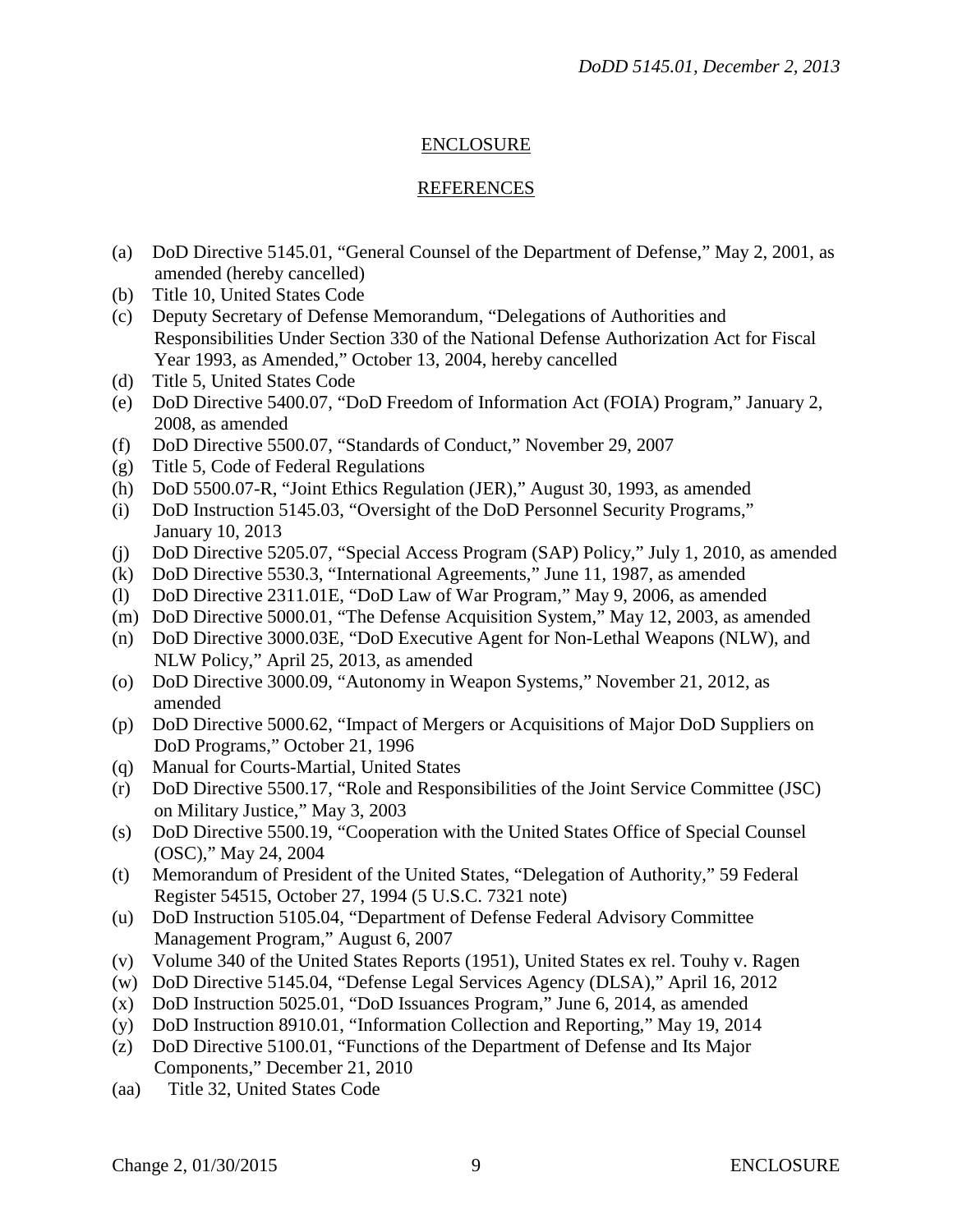- (ab) Title 31, United States Code
- (ac) Section 420 of Title 24, United States Code
- (ad) Title 28, United States Code
- (ae) Title 42, United States Code
- (af) North Atlantic Treaty Organization Status of Forces Agreement (4 United States Treaty 1972, Treaties and Other International Acts Series 2846)
- (ag) Public Law 101-552, "Administrative Dispute Resolution Act," November 15, 1990, as amended
- (ah) Public Law 104-320, "Administrative Dispute Resolution Act of 1996," October 19, 1996, as amended
- (ai) Section 484 of Title 37, United States Code
- (aj) Title 35, United States Code
- (ak) Public Law 102-484, "National Defense Authorization Act for Fiscal Year 1993," October 23, 1992, as amended